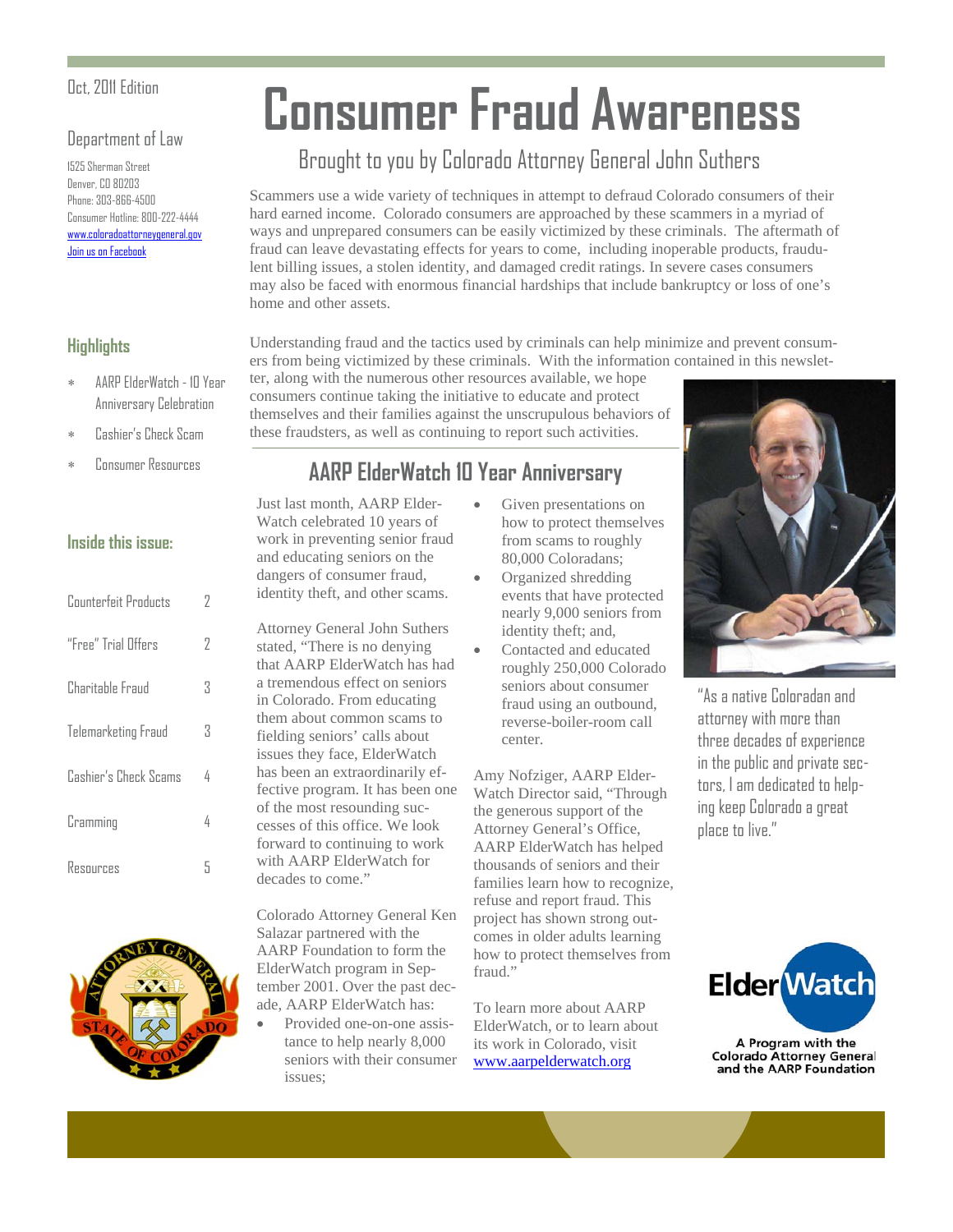

**If you believe you have been defrauded through the sale of counterfeit or pirated products, you can file a complaint with [the National](http://www.iprcenter.gov/)  [Intellectual Property Rights](http://www.iprcenter.gov/) [Coordination Center](http://www.iprcenter.gov/) as well as [the Coalition Against](http://www.theglobalipcenter.com/pages/coalition-against-counterfeiting-and-piracy)  [Counterfeiting and Piracy.](http://www.theglobalipcenter.com/pages/coalition-against-counterfeiting-and-piracy)**

## **Internet Fraud - Counterfeit Products**

With the holidays quickly approaching and the explosion of Internet retailers, consumers often seek the Internet for great deals on products and services. Among all the legitimate products available, it is also not uncommon for deal seeking consumers to encounter counterfeit or pirated goods.

From pharmaceutical to designer pursues and jewelry products to movies and music, counterfeit and pirated goods can take many forms:

**Clothing and accessories** — Consumers often seek out deals on designer products such as purses, shoes, and jewelry. While searching online consumers can take several steps to ensure what they are paying for is a genuine product and not a counterfeit or pirated item.

Manufacturers list authorized retailers of their products. Manufactures can be a great resource for consumers who want to make sure the product they are paying for is, in fact, a most likely are deceptive. genuine product and not a counterfeit or imitation model.

Consumers should also avoid online sales where they are unable to closely inspect the product they are buying. Attention to detail often will enable consumers to tell the difference between a genuine product and a fake.

Legitimate online retailers incorporate security encryptions into customer transactions. Consumers should always think twice before transmitting personal information, including credit card and bank account numbers over any web site, especially those that do not encrypt its connections. You can easily discern whether a retailer is encrypting a transaction by looking for a padlock icon on your web browser or by contacting the retailer.

**Music and Movies** — Pirated music and films are widely available on the Internet. Consumers should always bear in mind that any deal that seems too good to be true, such as unlimited downloads, DVDs, CDs, or digital media files,

## **"Free" Trial Offers**

within a long contract usually contain hidden costs. It may take two or three readings of the small print before you realize that you will be charged for the "free" product unless you return it promptly.

In addition to the small print, the process of returning the "free" product can be difficult. The company may make it difficult for you to obtain the "restocking" number required to return the product, or they may make it confusing as to

Consumers should also steer clear of web sites that offer music or movies before their official release dates.

**Tickets** — Consumers should beware of offers for tickets to sporting, music, or other entertainment events where valuable seats, such as those on the 50 yard line or next to the stage of a concert, are priced well below current, market value.

Many ticket retailers have legitimate sites where consumers can buy tickets from other ticket holders without the fear of purchasing illegitimate tickets.

**Medication** — High drug prices can often push consumers to search for prescription drugs or other supplements online. Consumers should beware of any drug offers from unlicensed pharmacies or from overseas. These products often are not what consumers think they are and can have dangerous additives or other substances in them.

Consumers who believe they have received or purchased counterfeit prescription drugs should contact local law enforcement immediately.

where to return the product. Some trial offers count the time required for shipping and may leave you with only a day or two to try the product. The "free" trial period may end much faster than you anticipated.

"Free" doesn't always mean free, especially when used in advertising on the Internet. Be extremely suspect of any trial offer that doesn't clearly state the terms and conditions of the offer.

**If you believe you have been defrauded from a "free trial" offer, you may file a formal complaint with the Colorado Attorney General at: www.coloradoattorneygeneral.gov**



The Internet is full of enticing offers for free products and services, such as free credit reports, free teeth whitening products, free Acai Berry vitamins, free health and beauty products, among many others. To entice consumers, many of these so-called free offers are directly on the landing pages for many Internet sites and have the word "free" prominently displayed.

But the small print on the bottom of the page or hidden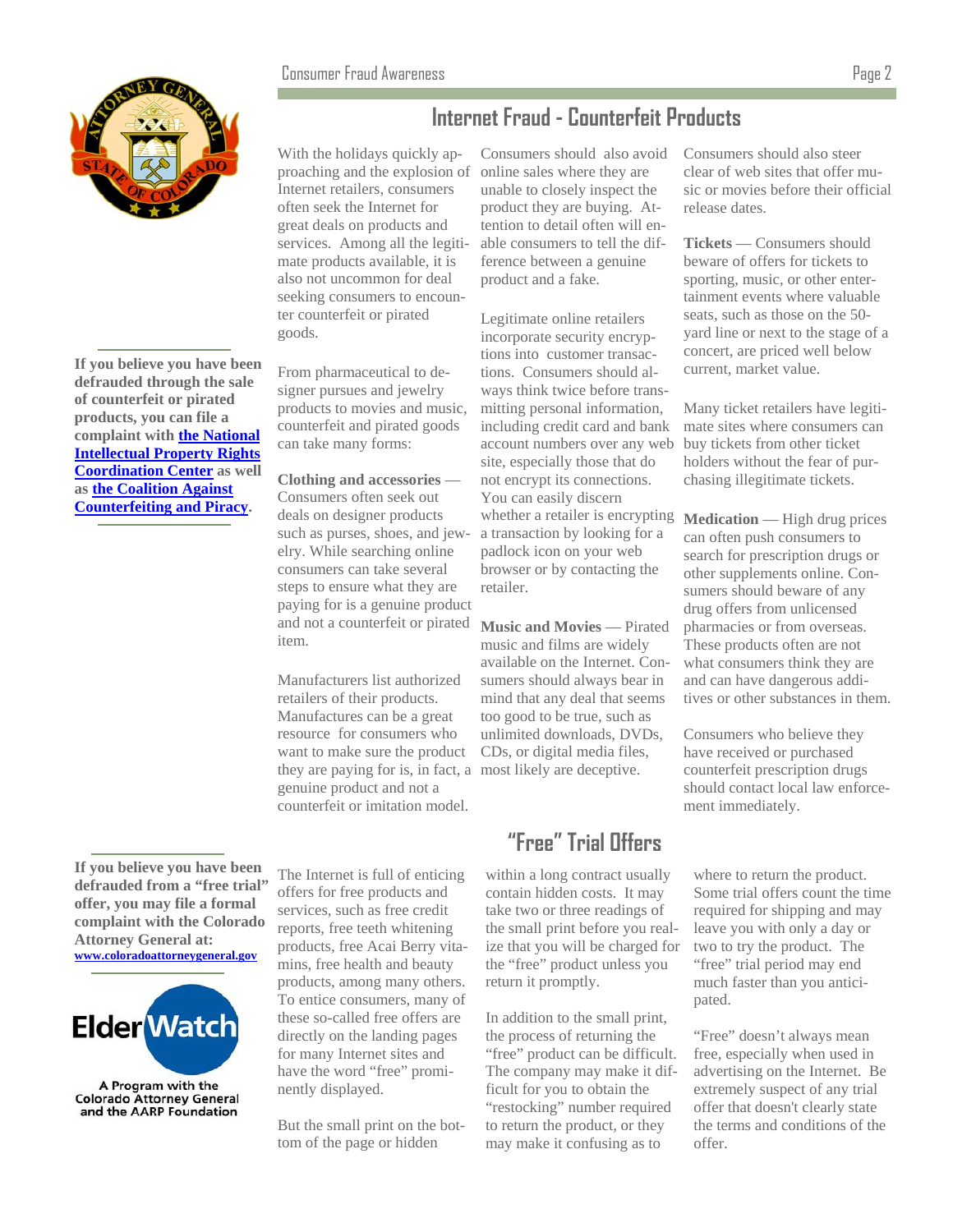## **Charitable Fraud**

From the local food bank to international charities, Coloradoans have generously contributed to reputable charitable organizations around the state and throughout the world. Whether the donations include food, clothing, shelter, or monetary gifts, consumers should always check out any charity soliciting donations, as scam artists are quite adept at exploiting emotional causes and natural disasters such as; earthquakes, wildfires, tornadoes, tsunamis, etc.

Coloradans can take several simple steps to make sure their charitable contributions are helping disaster victims and not lining the pockets of scam artists:

- Visit the www.checkthecharity.com or the Colorado Secretary of State's web site, www.sos.state.co.us, to make sure a charity is registered with the state.
- Ask for the solicitor's registration number and the registration number of the charity he or she is representing.
- Ask your tax advisor or the IRS if your donation will be tax deductible. The fact that a charity has a tax identification number does not necessarily mean your contribution is tax-deductible.
- Ask the solicitor how much of the donation will go to the charity. Be wary if the charity does not want to provide information about its programs and finances. Reputable charities will gladly provide the information requested.
- Watch out for charities with names that sound similar to well-known organizations. Sometimes these sound-alike names are simply intended to confuse donors.

Deceptive telemarketing schemes are one of the most widely used mediums to defraud consumers across the nation. Scammers will call and say just about anything in an attempt to get access to your personal and financial information, such as:

- Representing themselves as a business or charity
- Wanting to lower your loan or credit card interest rates;
- Informing you that you are a winner in a lottery of which you never participated;
- Asking you to provide financial help for your
- Do not pay in cash. Donate with a check made payable to the charity.
- If solicited in person, ask to see identification for both the solicitor and the charity.
- Beware of unsolicited e-mail. There have been numerous reports of e-mail that purport to be solicitations from well known charities, such as the Red Cross or the United Way. The e-mails have links embedded in them that will take you to a fake charity website.
- Further, such unsolicited e-mail may spread computer viruses. Do not respond to any e-mail soliciting donations from any organization. Instead, go directly to the organization's web site or call the charity directly to make donations.
- Seniors can contact AARP ElderWatch via the Colorado Consumer Line, 1-800- 222-4444, for more information on charity fraud.

#### **Visit:**

**www.checkthecharity.com or the Colorado Secretary of State's (SOS) web site at: www.sos.state.co.us, to make sure a charity is registered with the state.** 

## **Telemarketing Fraud**

grandchild who is supposedly in jail; and,

 Threatening you with prosecution and jail time for a non-existent debt.

In most cases, the scammer requests you send in payment for taxes, servicing fees, bail, etc., through a money transfer service such as Western Union or Money Gram. Funds sent via these types of money transmittal services are virtually untraceable and, in most cases, irretrievable.

You should always be wary of any unknown caller, especially those wanting your personal and financial information , and remember not to put yourself in a position where you can be tempted by a scammer's polished pitch.

If you receive a fraudulent or unwanted call, you should:

- Hang up the telephone;
- Never provide personal and financial information such as social security numbers or bank account numbers; and,
- Never verbally agree to the callers sales pitch and always get verbal promises in writing before making any decision

**Remember, there is no substitute for saying, NO!**

**If you receive a fraudulent or unwanted call, immediately report the call to [Colorado](http://www.coloradonocall.com/)  [No-Call](http://www.coloradonocall.com/) and the [Federal](http://www.ftc.gov/) [Trade Commission \(FTC\)](http://www.ftc.gov/)**



A Program with the **Colorado Attorney General** and the AARP Foundation

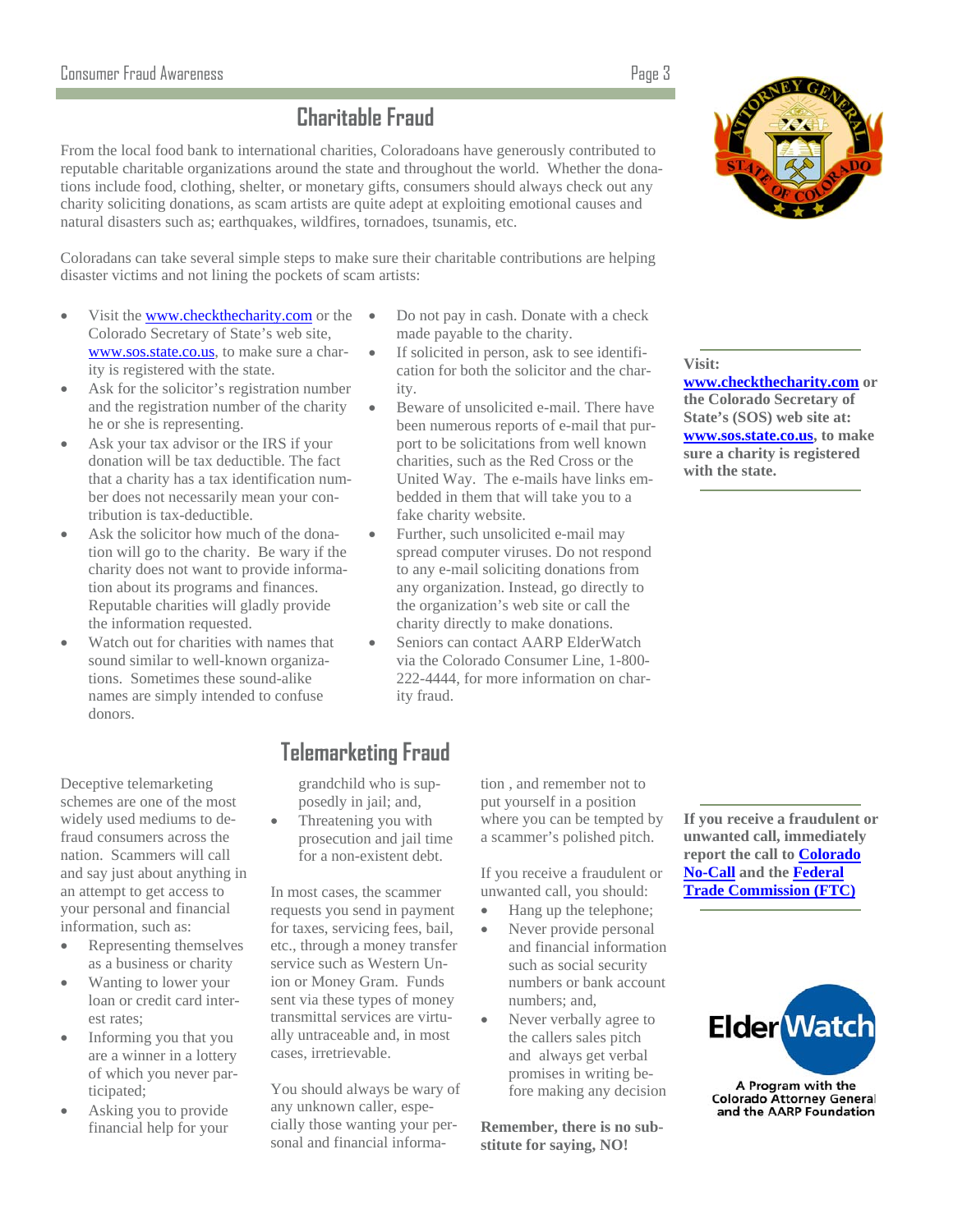#### Consumer Fraud Awareness Page 4

## **Cashier's Check Scams**

More and more consumers are falling victim to a variety of scams that involve the use of forged or fraudulent cashier's checks. Fake cashier's checks may appear to be authentic, including the name of a legitimate U.S. bank, issued from what appears to be a legitimate business, and may even contain the routing codes that appear at the bottom of the check.

So how does the typical cashier's check scam work? A seller advertises a valuable item check. over the Internet. A so-called "buyer," often from a foreign country, then contacts the seller about purchasing the item, and states he plans to use a cashier's check for the purchase.

The buyer then informs the seller he mistakenly sent too large of a check, or he will be sending a check for more than the purchase price. In either event, the seller is instructed to immediately deposit the bogus check in their bank account and then wire the balance of the check back to the buyer.

Once the fraudulent check is deposited and the overpayment monies are wired, the consumer

"Cramming" is the practice of placing unauthorized, misleading, or deceptive charges on your traditional telephone bill. These unauthorized charges typically show up on your bill for small amounts and can vary from month-to-month.

According to the [Federal Com](http://www.fcc.gov/)[munications Commission](http://www.fcc.gov/)  [\(FCC\),](http://www.fcc.gov/) if a local telephone company, long distance company, or another type of service provider either accidentally or

then receives notification from their bank, typically within 3 to 10 business days, that the check deposit was a fraud. The consumer is then left liable for the full amount of the fraud.

Under federal banking law, banks are required to make the first \$5,000 dollars of a cashier's check available to the consumer the next business day after the deposit, even though it may take the bank several days to verify the legitimacy of the

Therefore, the unwary seller is able to withdraw the overpayment before the check winds its way back to the bank, where it was supposedly issued. Of course, after wiring the money back to the buyer, the scam artist is nowhere to be found.

Unfortunately for the consumer, the consumer is responsible for the counterfeit funds. Under Colorado law, a consumer who deposits a check into their bank account makes certain warranties to the bank, regarding the authenticity of that check. If the check is ultimately dishonored and unpaid, the seller becomes obligated to pay the amount due

## **Cramming**

intentionally places unauthorized, misleading, or deceptive charges on your bill, you may have been crammed.

Cramming comes in many forms and is often hard to detect unless you closely review your telephone bill. According to the[Federal Trade Commis](http://www.ftc.gov/)[sion,](http://www.ftc.gov/bcp/edu/pubs/consumer/products/pro18.shtm) consumers should *keep an eye out for generic-sounding services and fees like Min. Use Fee, Activation, Member Fee, Voice Mail, or Web Hosting;* 

on the check, as the bank has no responsibility to honor the check. In most fraud cases, the bank may close the consumers bank account and cease to continue the business relationship.

Here are some basic tips to follow whenever you are offered a cashier's check:

- Never accept a cashier's check for an amount greater than the purchase price. Call the bank that issued the cashier's check when you receive it.
	- Do not rely on the phone number that the buyer gives you. Locate the bank's number from a reliable source, such as a phone book.
	- When calling a bank, verify the following: the check number, the name of the person to whom the check was issued, and the amount of the check.
	- Be sure to wait until you can verify the authenticity of the check prior to

*they may be services you haven't ordered. Are there calls you didn't make? Charges for Internet services from a company you don't know? Area codes you've never heard of, like 011 or 500?* 

*The charges could be for anything, including: long distance service, subscriptions, access to restricted web sites, entertainment services, collect calls, and club memberships.* 



**Never accept a cashier's check for an amount greater than the purchase price and always call the bank that issued the cashier's check to verify funds prior to depositing the item in your financial institution.** 

**If you have encountered fraudulent charges on your phone bill, please file a formal complaint with the Federal Trade Commission at: www.ftc.gov or the Federal Communications at: www.fcc.gov.**



A Program with the Colorado Attorney General<br>and the AARP Foundation